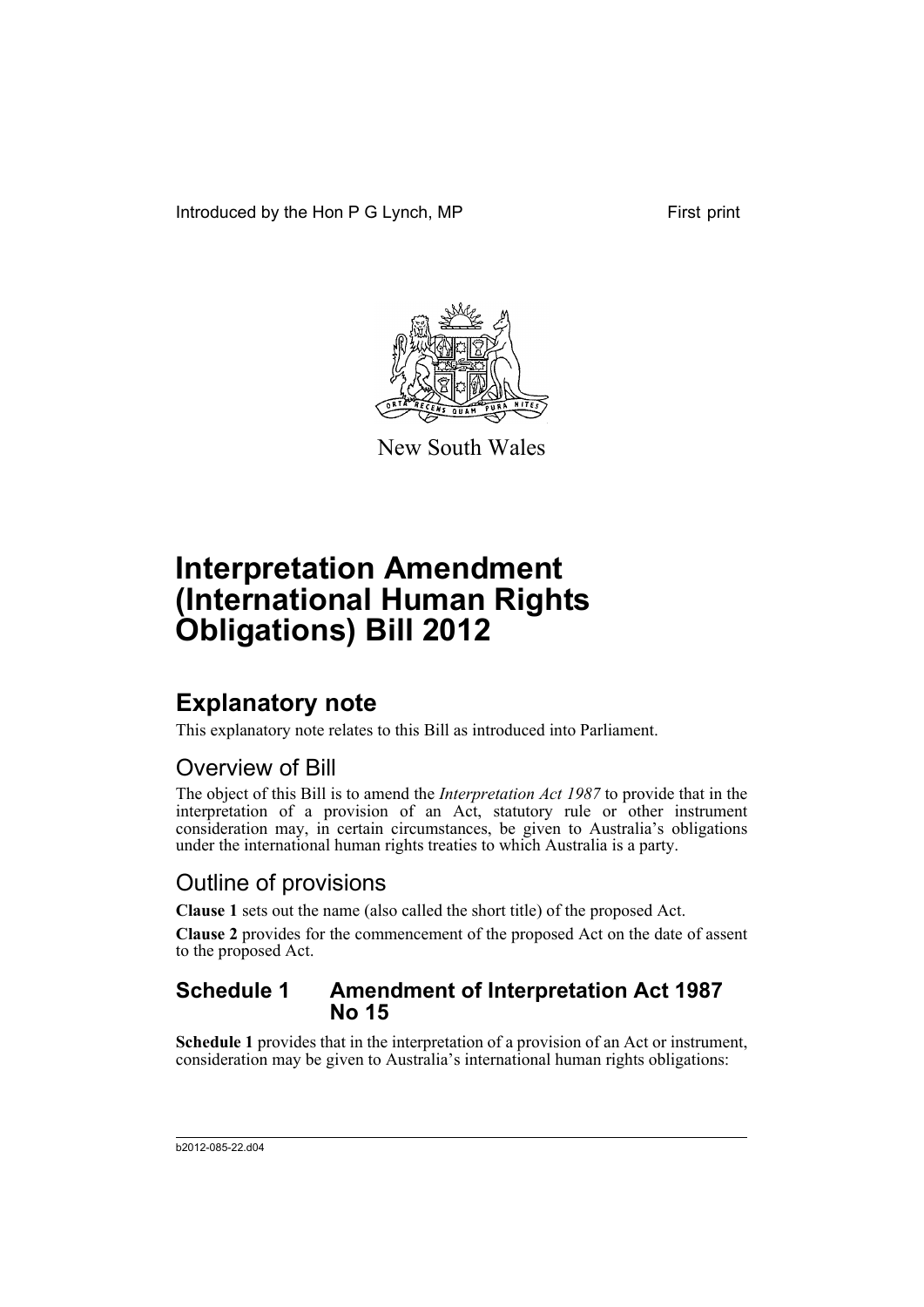Interpretation Amendment (International Human Rights Obligations) Bill 2012

Explanatory note

- (a) if the provision is ambiguous or obscure—to determine the meaning of the provision, or
- (b) if the ordinary meaning of the provision leads to a result that is manifestly absurd or is unreasonable—to determine the meaning of the provision, or
- (c) in any other case—to confirm the ordinary meaning of the provision.

Australia's international human rights obligations are Australia's obligations under the following international human rights treaties:

- (a) Convention against Torture and Other Cruel, Inhuman or Degrading Treatment or Punishment,
- (b) Convention on the Elimination of All Forms of Discrimination against Women,
- (c) Convention on the Rights of Persons with Disabilities,
- (d) Convention on the Rights of the Child,
- (e) International Covenant on Civil and Political Rights,
- (f) International Covenant on Economic, Social and Cultural Rights,
- (g) International Convention on the Elimination of All Forms of Racial Discrimination.

These treaties are available through the Australian Treaties Library at http://www.austlii.edu.au/au/other/dfat/.

The new provision is in addition to existing section 34 of the *Interpretation Act 1987*, which provides that treaties or international agreements that are referred to in an Act or a statutory rule may be used in the interpretation of the provisions of the Act or statutory rule. Because of section 5 of the *Interpretation Act 1987*, the new provision will apply to all Acts and instruments, whether made before or after the commencement of the proposed Act.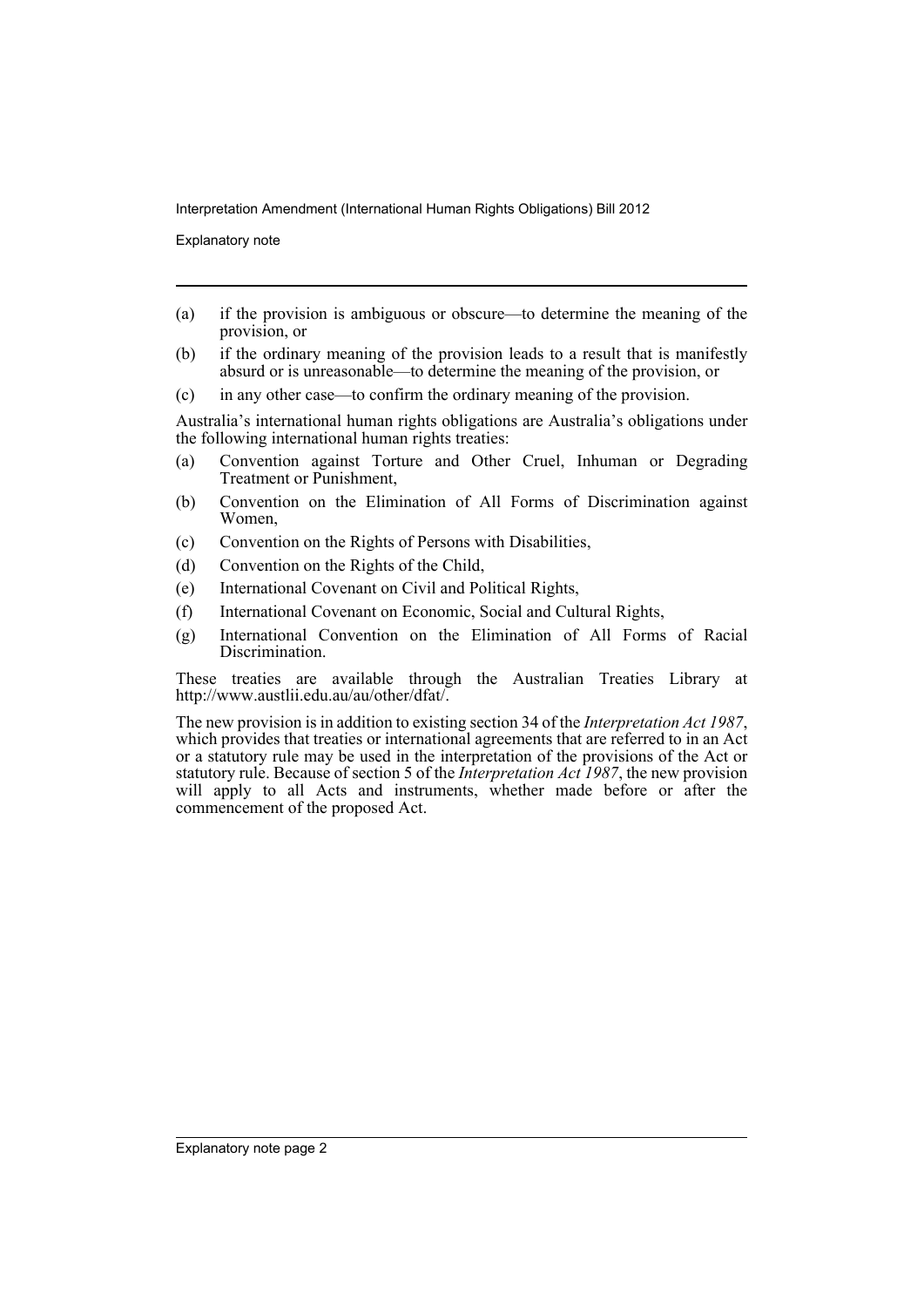Introduced by the Hon P G Lynch, MP First print



New South Wales

# **Interpretation Amendment (International Human Rights Obligations) Bill 2012**

### **Contents**

|                                                       | Page |
|-------------------------------------------------------|------|
| 1 Name of Act                                         |      |
| 2 Commencement                                        |      |
| Schedule 1 Amendment of Interpretation Act 1987 No 15 |      |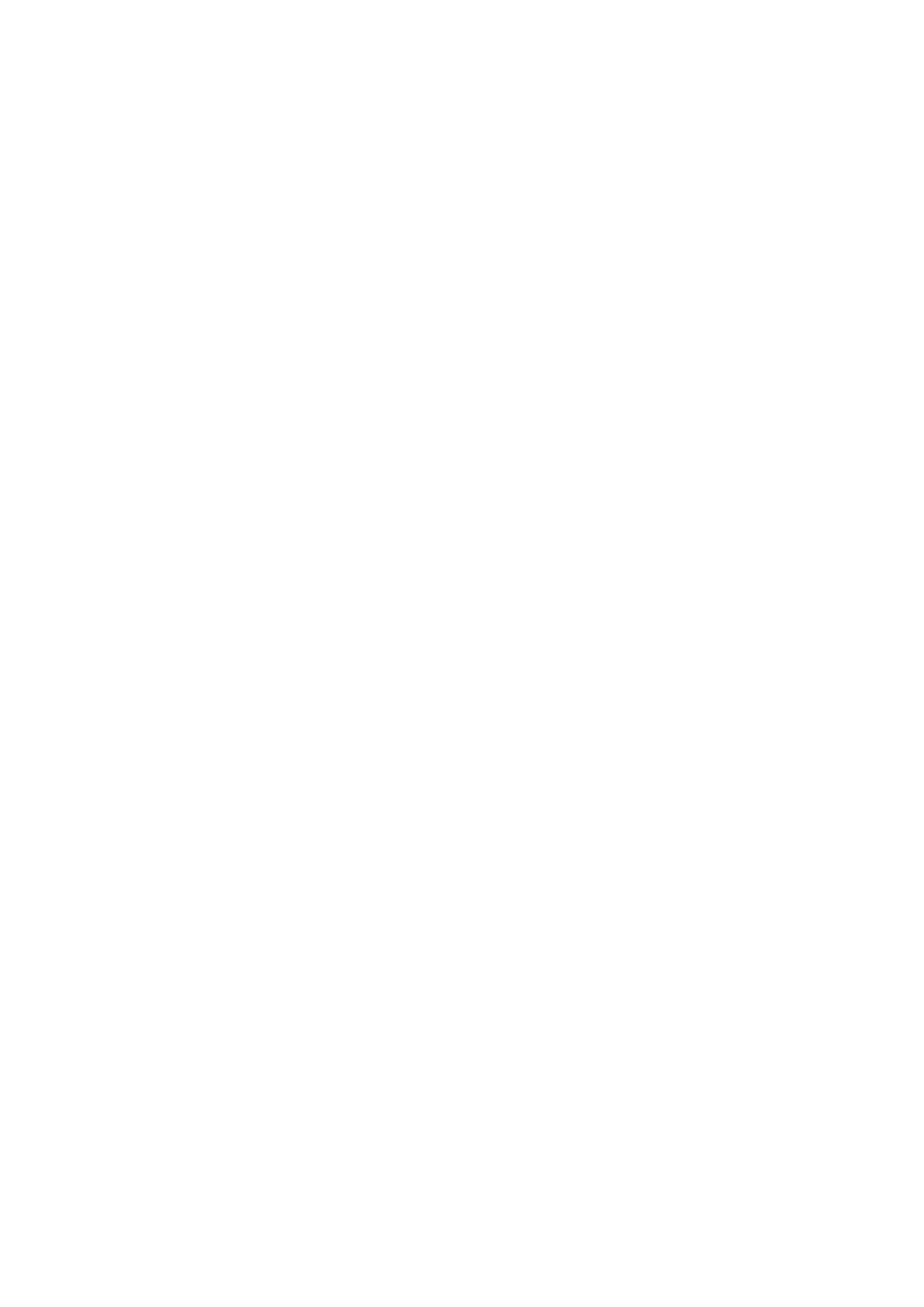

New South Wales

## **Interpretation Amendment (International Human Rights Obligations) Bill 2012**

No , 2012

#### **A Bill for**

An Act to amend the *Interpretation Act 1987* to declare that the courts may have regard to Australia's international human rights obligations in the interpretation of NSW legislation.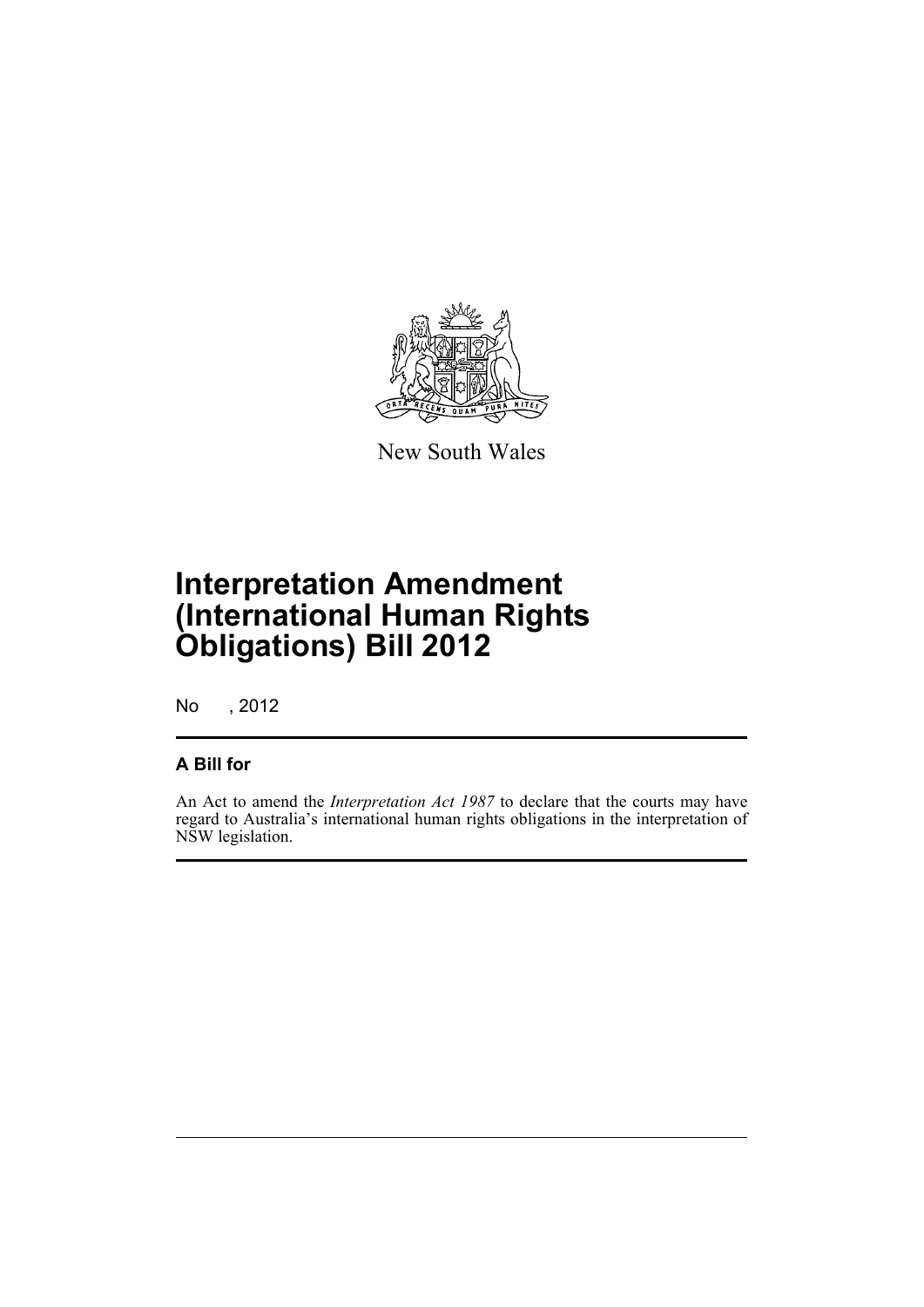<span id="page-5-1"></span><span id="page-5-0"></span>

| The Legislature of New South Wales enacts:                                                              | 1             |
|---------------------------------------------------------------------------------------------------------|---------------|
| Name of Act                                                                                             | $\mathcal{P}$ |
| This Act is the <i>Interpretation Amendment (International Human Rights</i> )<br>Obligations) Act 2012. | 3<br>4        |
| Commencement                                                                                            | 5             |
| This Act commences on the date of assent to this Act.                                                   | 6             |
|                                                                                                         |               |